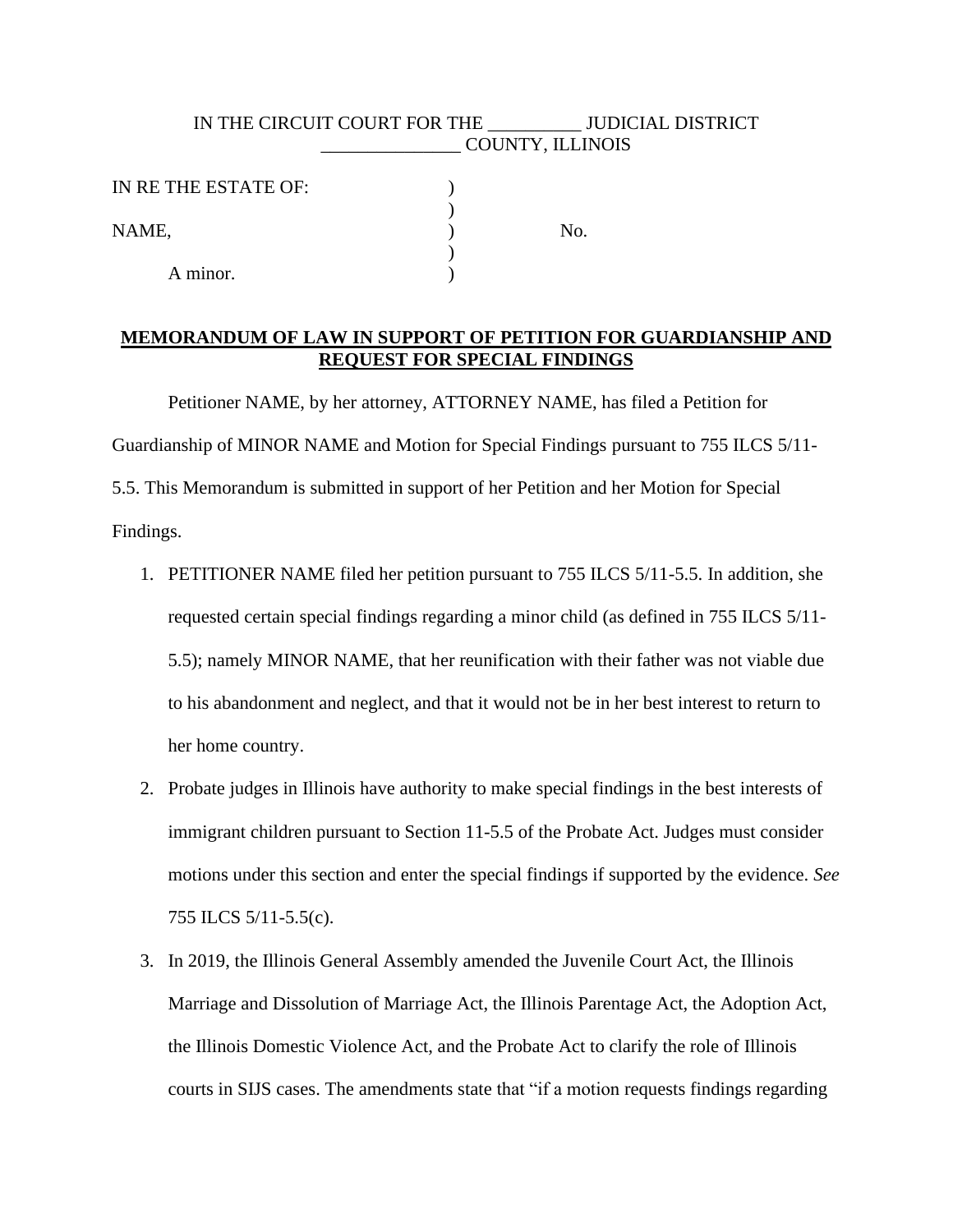Special Juvenile Status under  $8 \text{ U.S.C. } 1101(a)(27)(J)$  and the evidence, which may consists solely of, but is not limited to, a declaration of the minor, supports the findings, the court *shall* issue an order" with the relevant findings. Pub. Act 101-0121, § 5 (amending 705 ILCS 405/2-4a).

- 4. In 2021, the Illinois General Assembly amended the Probate Act in order to bring Illinois law into conformity with federal law by extending access to Special Immigrant Juvenile Status orders and findings to include unmarried minors ages 18 to 21. Pub. Act 102- 0259.
- 5. Petitioner has requested certain special findings that would allow MINOR to petition the immigration authorities for Special Immigrant Juvenile Status ("SIJS"), which would provide her the stability of remaining lawfully in the United States in the custody of her MOTHER/OTHER RELATIONSHIP.
- 6. Special Immigrant Juvenile Status ("SIJS") is a form of immigration relief under Section  $101(a)(27)(J)$  of the Immigration and Nationality Act ("the INA"), codified at 8 U.S.C. 1101(a)(27)(J). The regulations implementing the statute are found at 8 C.F.R. 204.11.
- 7. Findings by this Court do not entitle a child to SIJS or any lawful immigration status in the United States. Rather, this Court's findings are a prerequisite to filing a petition for relief before the immigration authorities (U.S. Citizenship and Immigration Services, or USCIS).
- 8. Before a child can apply for immigration relief with USCIS, they must first obtain an order from a state court containing specific findings:
	- a. That the child is dependent on the court or has been placed under the custody of a State agency or department, or an individual appointed by the court;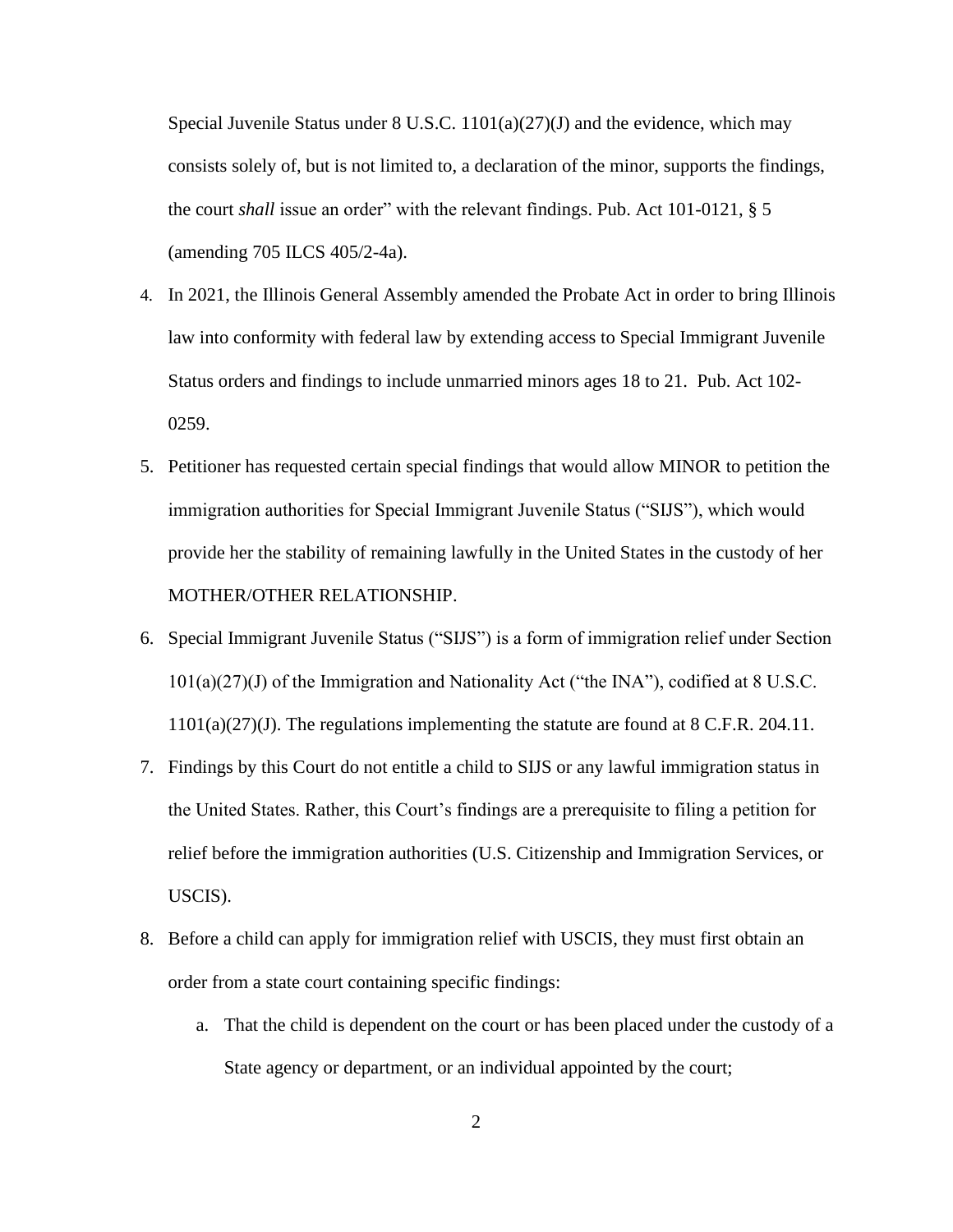- b. That reunification with one of the child's parents is not viable due to abuse, abandonment, neglect, or another similar basis under state law.
- c. And that it would not be in the child's best interest to return to her or her parents' country of nationality or country of last habitual residence. 8 U.S.C.  $1101(a)(27)(J)$ .
- 9. These findings cannot be made by USCIS; they must be entered by a state "juvenile court," as defined under 8 C.F.R. 204.11(a): "a court located in the United States having jurisdiction under State law to make judicial determinations about the custody and care of juveniles." USCIS recognizes that state courts that meet this definition may include "juvenile, family, orphans, dependency, guardianship, probate and delinquency courts." *See* Ex. 1, USCIS "Information for Juvenile Courts."
- 10. Although an Illinois court presiding over a minor guardianship under the Probate Act is not typically called a "juvenile court," it nonetheless meets that definition under federal law, and has jurisdiction under federal and Illinois law to consider and enter special findings for SIJS. *See* 755 ILCS 5/11-5.5 (b) "A court of this State that is competent to adjudicate a petition for guardianship has jurisdiction to make the findings necessary to enable a minor, who is the subject of a petition for guardianship, to petition the United States Citizenship and Immigration Services for classification as a Special Immigrant Juvenile under Section 1101(a)(27)(J) of Title 8 of the United States Code."
- 11. The Probate Act, Section 11-5.5(a), provides specific definitions of the terms "abuse," "abandonment," and "neglect" to be applied to these requests: "For the purpose of making a finding under this Section: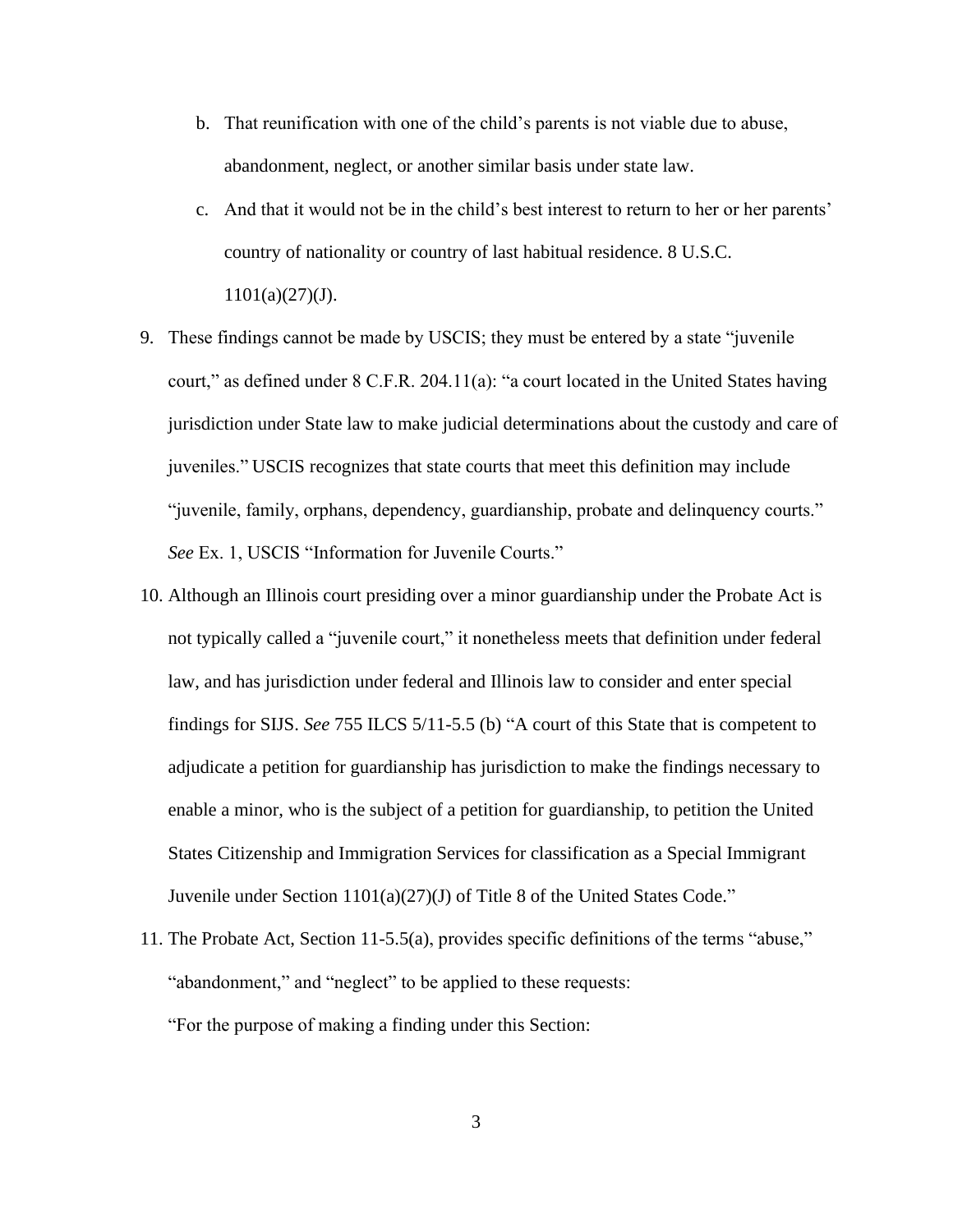""Abuse" has the meaning ascribed to that term in subsection (1) of Section 103 of the Illinois Domestic Violence Act of 1986.

"Abandonment" includes, but is not limited to, the failure of a parent to maintain a reasonable degree of interest, concern, or responsibility for the welfare of the minor or when one or both of the minor's parents are deceased or cannot be reasonably located.

"Neglect" includes the meaning ascribed to the term in paragraph (a) of subsection (1) of Section 2-3 of the Juvenile Court Act of 1987 and the failure to perform caretaking functions as defined in subsection (c) of Section 600 of the Illinois Marriage and Dissolution of Marriage Act.

- 12. Although the minor subject to this Petition has already attained 18 years of age, Illinois Pub. Act 102-0259, supra, changed the definition of "minor," for the purposes of this subsection, to include an "unmarried person who is less than 21 years old who consents to the appointment of a ... guardian after the age of 18." 755 ILCS  $5/11-5.5(e)(1)$ .
- 13. Subsection (e)(2) provides that a parent may petition for guardianship of such a minor, and subsection (e)(3) provides that "the court shall appoint the petitioner as the guardian of the person" of such a minor if the minor consents to the appointment. 755 ILCS 5/11- 5.5(e) (Emphasis added).
- 14. Here, the Petitioner, as the minor's **mother**, is submitting this Petition for Guardianship of the Person of her **18-year-old, unmarried daughter**, along with a Consent to Guardianship signed by the minor, and a Motion for Special Findings pursuant to 755 ILCS 5/11-5.5.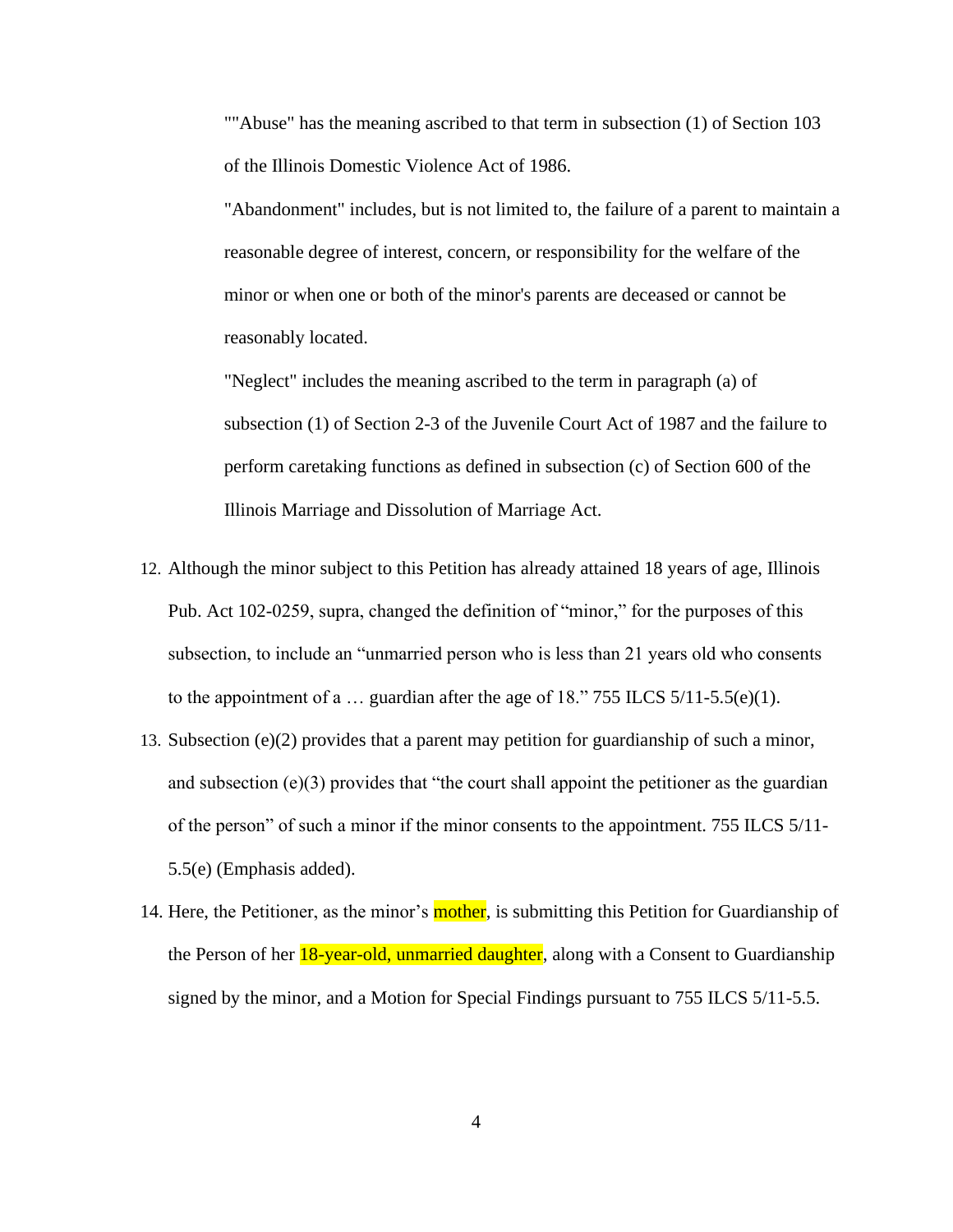- 15. As supported by the Petition and the attached Motion, the Petitioner is prepared to present testimony and evidence that the minor child has been abandoned and neglected by her biological  $father$ , NAME ("Father"), pursuant to 755 ILCS  $5/11-5.5(a)$ :
	- a. Father **abandoned** the minor child by:
		- i. Not having seen the minor child for 14 years;
		- ii. Providing no emotional support to the minor child for 14 years;
		- iii. Providing little financial support for the first six months of the minor child's life and since having provided no financial support;
		- iv. Not playing a role in the minor child's upbringing;
	- b. Father **neglected** the minor child by:
		- i. Failing to perform caretaking functions or parental responsibilities for her.
- 16. As supported by the Petition and the attached Motion, the Petitioner is also prepared to testify that the minor child is adjusting well to her life with Petitioner in Illinois, and that the Petitioner is presently providing and will continue to provide the minor child with a stable, safe environment in which to live and thrive.
	- a. The minor child and Petitioner have a strong and trusting relationship as mother and daughter;
	- b. The minor child and Petitioner have a close bond with each other, and Petitioner is the best person to continue to care for, provide for, and protected the minor child;
	- c. The minor child is a vulnerable young person in need of a guardian to provide her with protection and stability, and to help her remedy the effects of the trauma caused by her *father's abandonment at a young age*.